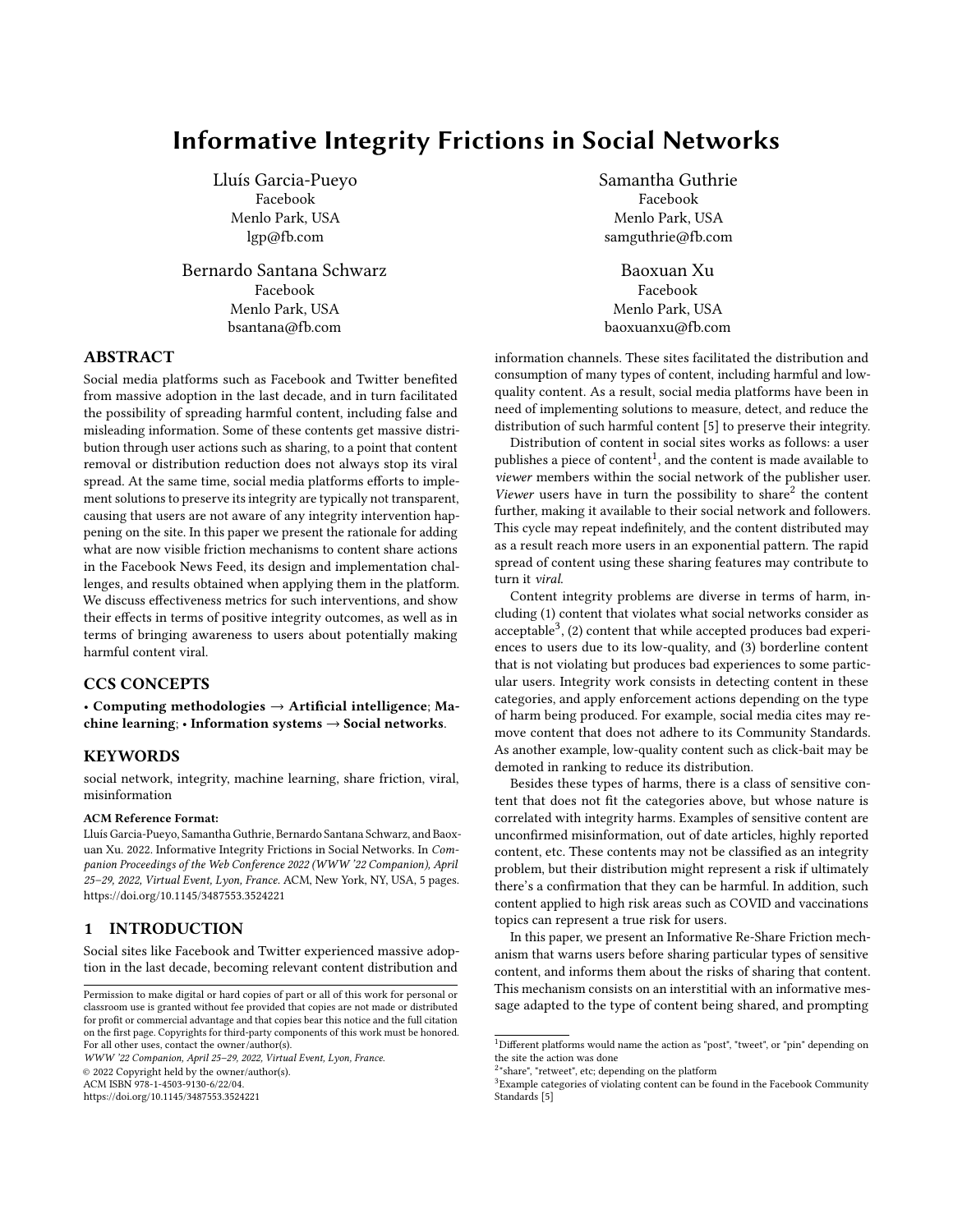the user to confirm that the share action should continue. The goals of such mechanism are to help users identify bad content and learn more about the relevant pieces of information related to the content, and to reduce the propagation of integrity harms that benefit from viral distribution. This mechanism has been deployed at the Facebook News Feed, and we present empirical data showing its benefits.

# 2 RELATED WORK

Our work is directly related to the reduction of harmful content in social networks, user controls in social networks, and sharing behaviors in social networks. There's extensive work in detection of harmful content in social media ranking from Misinformation [\[12\]](#page-4-2), Toxicity [\[14\]](#page-4-3), Adult and Graphic imagery [\[4\]](#page-4-4), and others [\[8\]](#page-4-5). Reduction of harmful content is typically focused on content-level understanding and ranking modification which is not transparent to users in social media platforms. In our case, we aim to reduce the distribution of harmful content by being transparent and inform users about the potential harm. Most of the controls work in the space has been dedicated to providing user privacy controls [\[7\]](#page-4-6)[\[2\]](#page-4-7)[\[9\]](#page-4-8), and we provide additional references to warnings and to provided users with harm information in Section [3](#page-1-0) [\[3\]](#page-4-9)[\[15\]](#page-4-10)[\[13\]](#page-4-11). Our work is based on the outcomes of these research.

### <span id="page-1-0"></span>3 USER PROBLEM

Drawing from multiple internal research studies, both qualitative and quantitative in nature, we identified three central people problems, that at first glance may appear in conflict:

- (1) Users want social media companies to do more about integrity harms.
- (2) Users want to feel more empowered and more in control of their social media experience.
- (3) Users want the opportunity to assess information for themselves, but they also want to have the relevant information to do so.

Further, from extensive qualitative work, particularly in lowliteracy communities, researchers were aware that some users faced challenges assessing information and identifying low-quality content. As social media platforms were made simpler and sleeker, these challenges only increased. Thus, there's a need to communicate more directly and obviously about potential harm. A simple front-end intervention that empowered users and gave them insight into how and what we considered harmful would be extremely beneficial and likely high in user value.

This approach also aligned well with the external literature, both from misinformation and integrity scholars, as well as the security engineering community. There, researchers state an effective physical warning clearly communicates risk, consequences of not complying, and instructions to comply (although some of this information can be omitted if the risk is obvious or the consequences can be deduced from the warning) [\[3\]](#page-4-9). Although in the case of re-share interstitials, it's not about compliance, but about conveying the potential risk, be it small (sharing out-of-date articles) or large (sharing confirmed misinformation). The same internal research shows that users do not want to share certain integrity harms, like misinformation and

misleading content, and an interstitial is an effective way to provide them with information on how to avoid doing so.

But, social media faces an added complexity: digital risks are often hard to understand. A sign warning of a broken sidewalk is easy to understand [\[3\]](#page-4-9). The risk is open and obvious [\[15\]](#page-4-10). A sign about a potential financial scam, less so. Users are often not familiar with the terminology or complex technical "jargon" such as phrases like "domain age," they do not have the complete context, and cannot "see" the potential risk in the same way they could see a broken sidewalk. This is, of course, sometimes by design - scams work because they look like websites and people you trust. On social media, the risk is even more complex as the scam, or other harm, may be posted by a friend or Page users trust, reducing the level of skepticism users approach the situation with to start.

This complexity puts the onus on social media platforms for how to best communicate the potential risk, help people overcome cognitive biases, make decisions more carefully, and assist users to make the decision they would make if they had complete information. We know that even a small hint to be more discerning can change outcomes [\[13\]](#page-4-11).

Further, when writing about usability and trust in download warnings, [\[10\]](#page-4-12) concludes that to keep user trust in warnings high, the only case where a warning is justified is where genuine danger has been detected within, but there is still a chance that the file in question is not malicious.

With both the internal and external literature taken together, it becomes evident that warnings are a useful tool in our fight to reduce integrity harms on social media platforms, while providing users with information to help empower them to make more informed decisions in the future.

# <span id="page-1-2"></span>4 IMPLEMENTATION

The regular Facebook News Feed sharing flow consists on a "Composer" window that appears after the user presses the "Share" button, and that allows the user to add text on top of the content being shared before sharing it with their social network. We will refer to this "Composer" window as the regular Facebook News Feed sharing flow moving forward.

The informative integrity friction presented in this paper consists on an interstitial that is shown after a user clicks on the "Share" button on a content of the Facebook News Feed, as seen in Figure [1.](#page-2-0) The interstitial consists on an informative message, a "Continue" button, and a "Go back" button.

The informative friction is only enabled for certain content types in the Facebook News Feed, which we refer to as target posts, and that are identified as suitable for showing the Informative Friction, as explained in Section [3.](#page-1-0) For example, a target post believed to contain information to COVID-content<sup>[4](#page-1-1)</sup>, would be suitable for showing the friction. Other examples of content types that would trigger the friction can be seen in Table [1.](#page-2-1)

The content type of the target post determines the text shown in the interstitial. For example, a COVID-related content type would show the text This post mentions COVID-19 For more info and resources, go to the COVID-19 Information Center. See Info, while a

<span id="page-1-1"></span><sup>&</sup>lt;sup>4</sup>As determined by a classifier, or text matching system.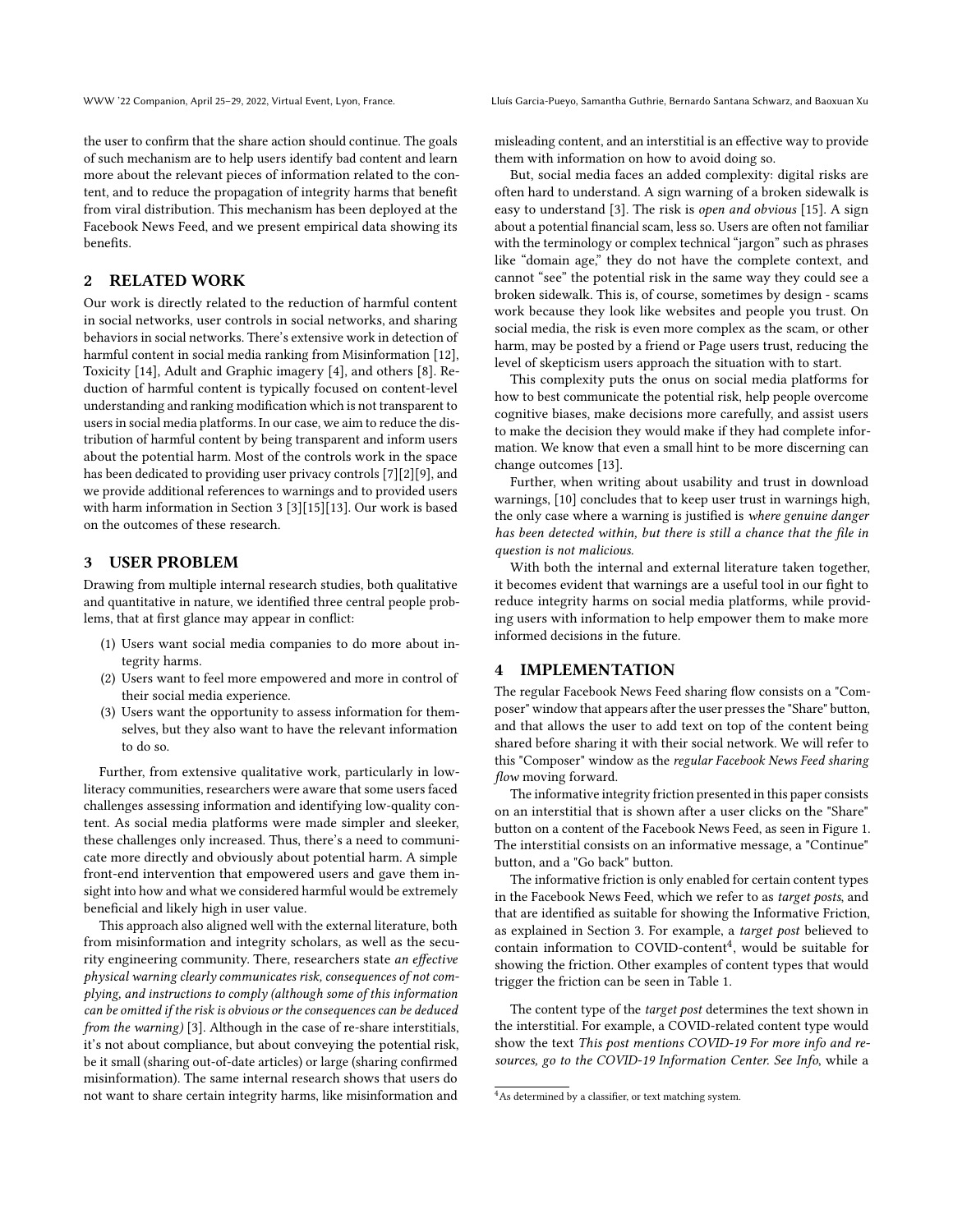Informative Integrity Frictions in Social Networks WWW '22 Companion, April 25–29, 2022, Virtual Event, Lyon, France.

<span id="page-2-0"></span>

Figure 1: Re-share friction on an article that is more than 3 months old

<span id="page-2-1"></span>

| <b>Content Type</b>  | <b>Product Description</b>                |
|----------------------|-------------------------------------------|
|                      | Provides additional context on COVID      |
| COVID                | and directs user to Facebook's informa-   |
|                      | tion hub                                  |
|                      | Shows up on vaccine-related content       |
| Vaccine              | and provides additional information       |
|                      | about vaccinations                        |
| <b>Outdated News</b> | Appears on News posts that are older      |
|                      | than 90 days                              |
| Confirmed<br>Misin-  | Shows up on articles that have been fact- |
| formation            | checked by third-party fact-checkers      |

Table 1: Example Re-share Interstitials

Vaccine related content type would show the text This post mentions vaccines For more information about vaccines, visit cdc.gov..

Once the interstitial is shown, if the user clicks the "Continue" button, the user continues to the regular Facebook News Feed sharing flow which allows for the target post to be shared to the users' network. If the user clicks "Go back" or clicks outside of the interstitial, the friction is closed, and the sharing flow is cancelled. Figure [1](#page-2-0) shows an example workflow of Re-share friction for post with content that is more than 3 months old.

The visual appearance of the interstitial differs depending on the platform shown. Thus, for example, while in mobile devices

<span id="page-2-2"></span>

Figure 2: COVID Re-share friction on mobile.

is shown in the bottom-sheet style shown in Figure [2,](#page-2-2) in desktop browsers is shown in the pop-up style in Figure [3.](#page-3-0)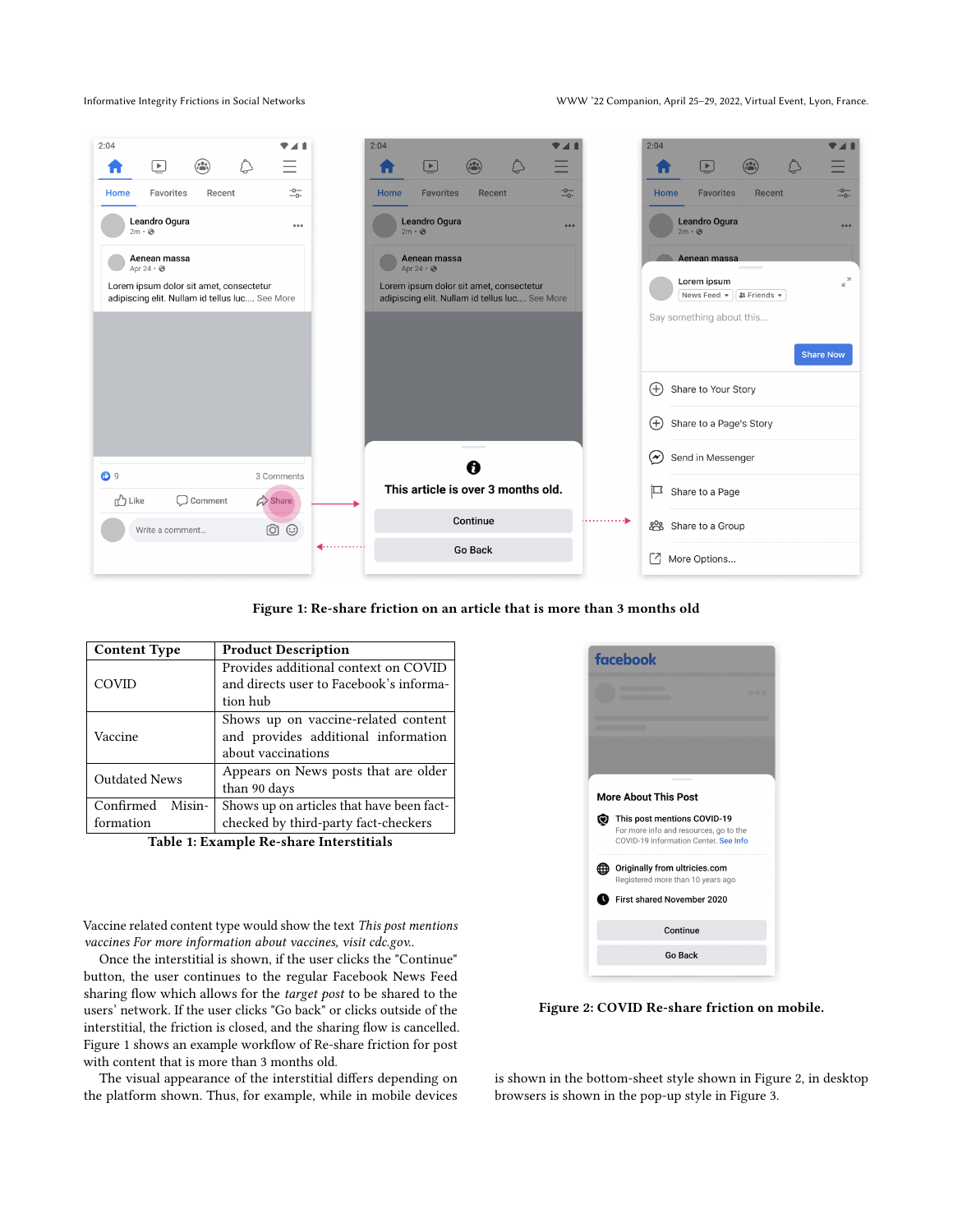<span id="page-3-0"></span>



Figure 3: COVID Re-share friction on desktop.

# 5 EXPERIMENTS

To validate the effectiveness of the mechanism, we run a viewerlevel A/B test that measures the causal effect of this user interface change in the Facebook News Feed. The change consists on the interstitial presented in Section [4](#page-1-2) that appears once a user attempts to share a link that mentions COVID-related content. The user interface contains information and links that direct the user to Face-book's COVID hub site<sup>[5](#page-3-1)</sup>, and also provides some basic information about the website that hosts the link to be shared, as shown in Figure [2.](#page-2-2) Content that is eligible for this experiment was determined by a multilingual regular expression detecting COVID-related content with an accuracy of 98% [\[11\]](#page-4-13). The hypothesis is that given the additional context, users will reconsider sharing links that might be false or misleading, thus reducing the total consumption of misinformation in the News Feed.

We define two equally sized groups for our experiment. Users in the treatment group did observe the interstitial when sharing links that are classified as COVID-related, and are presented with two options: continue sharing or going back (cancelling). Users in the control group did not see the interstitial and continued into the regular Facebook News Feed sharing flow.

We compare the two groups on two main metrics: total number of views on confirmed misinformation (i.e. posts that have been marked as misinformation by third-party fact-checkers [\[6\]](#page-4-14)[\[1\]](#page-4-15)), and the interstitial cancel rate, which is defined as the ratio of times the sharing process was cancelled due to pressing the "Go back" button (defined as explicit cancel rate), or by click outside of the interstitial (defined as implicit cancel rate). All numbers reported are statistically significant at the 95% level and we report the point estimate.

The experiment shows an overall cancel rate of 45.82% and an explicit cancel rate of 4.51%. We also observe the habituation of users to newly added controls in Figure [4,](#page-3-2) since there's typically a novelty effect which makes feature usage decrease over time. In this case, the cancel rate decreases and flattens over time and stabilizes at around the fifth view. Among those who have seen the interstitial at least ten times, cancel rates decrease 25pp from the first to the tenth interstitial experience. The stabilization after multiple exposures would prove the utility of the friction even after user habituation.

As shown in Table [2,](#page-3-3) views on confirmed misinformation decrease 5.25% for general topics and 12.90% for health-related links.

WWW '22 Companion, April 25–29, 2022, Virtual Event, Lyon, France. Lluís Garcia-Pueyo, Samantha Guthrie, Bernardo Santana Schwarz, and Baoxuan Xu

<span id="page-3-2"></span>

Figure 4: Habituation in users with at least 10 exposures to the interstitial

<span id="page-3-3"></span>

| <b>Confirmed Misinformation Prevalence</b> |               |                                      |  |
|--------------------------------------------|---------------|--------------------------------------|--|
|                                            | Overall Views | Views on Confirmed<br>Misinformation |  |
| All links                                  | $-0.44%$      | $-5.25%$                             |  |
| Health links                               | $-1.53%$      | $-12.90%$                            |  |

Table 2: Prevalence of fact-checked Misinformation

The reduction of overall misinformation validates the hypothesis stated above. Note that the results are remarkable given they correspond to a viewer-level A/B test and the effects of adding friction elements to share actions would show its full potential to downstream viewers (those potentially seeing the content being shared). We plan on exploring producer-side effects of this treatment in future work.

### 6 CONCLUSION & NEXT STEPS

In this paper, we presented an Informative Integrity Friction that was deployed in the Facebook News Feed, and that is triggered when users share content types that are related to integrity harms. The presented mechanism aims to better inform users about the content that is shared in social networks, as well as to prevent the viral spread of integrity harms in such networks. Experimental results validate that the proposed approach indeed contributes to reduce the overall prevalence of harmful content in social networks. Experimental results also show that the feature continues being useful after habituation, which further motivates its long term usage. As next steps, we plan on exploring other mechanisms to provide with more controls and contextual information to users about integrity harms.

<span id="page-3-1"></span><sup>5</sup>[https://www.facebook.com/coronavirus\\_info/](https://www.facebook.com/coronavirus_info/)